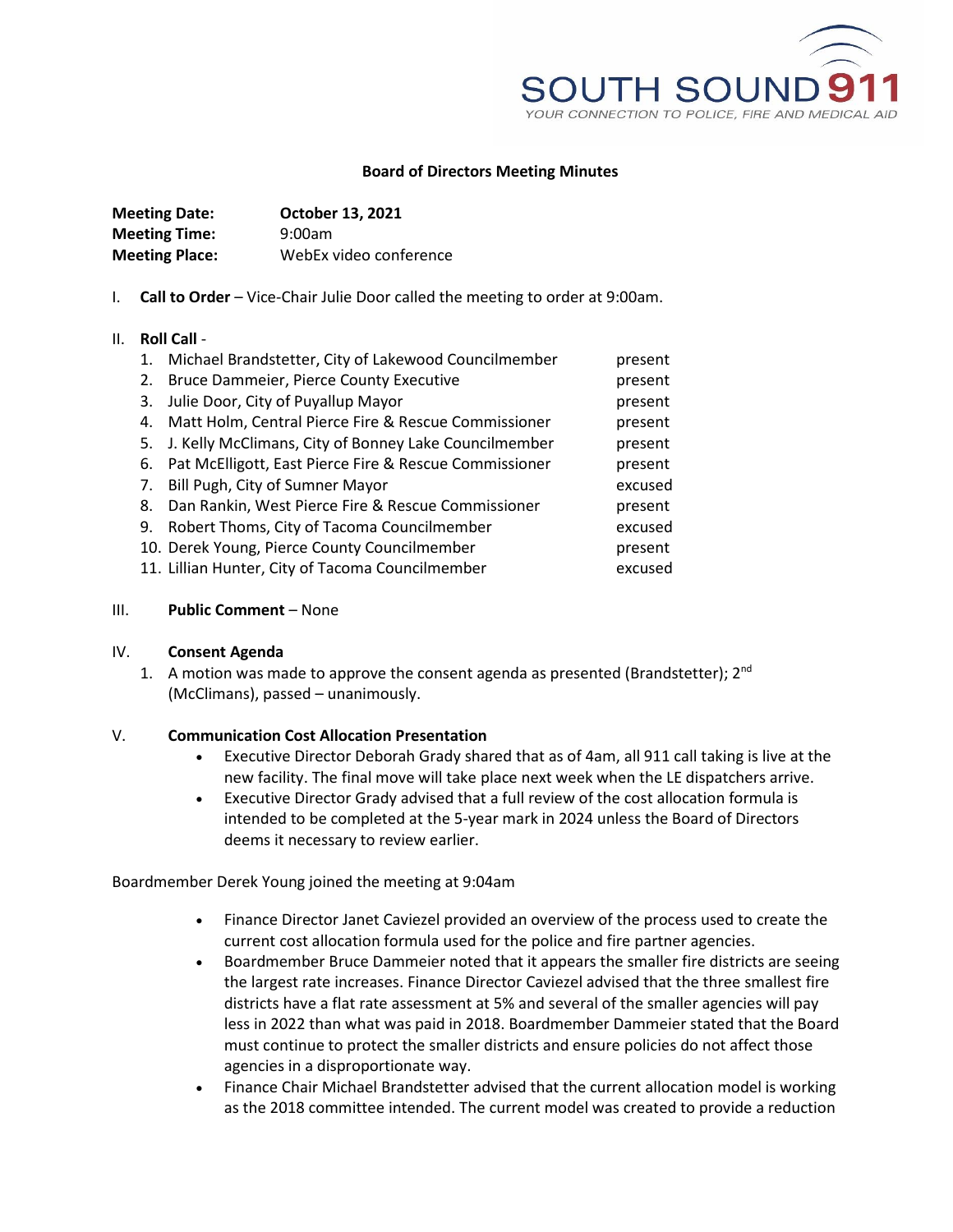

to smaller agencies based upon what was paid using the previous model. Finance Chair Brandstetter noted most small districts are below the 2018 allocations even after rate increases.

- Chief Dan Olson advised the workgroup spent a lot of time reviewing the issues surrounding smaller districts with very few calls for service. The group felt it was important the smaller districts pay something for the services provided, which is why the flat rate figure was recommended.
- Boardmember Dammeier shared that he wanted to provide some clarification in regards to how he approached the 2022-23 Pierce County budget in light of recent correspondence exchanged between the Board and Pierce County.
	- **(a)** Boardmember Dammeier advised that he proposed the transition of the E911 excise tax to be completed by 2023.
	- **(b)** Boardmember Dammeier noted three points about the proposed budget: 1) using the 1/10 of 1% sales tax on radios is an allowable use of the funds; 2) the proposed budget reflects transitioning emergency communications and emergency management to the Pierce County general fund; 3) the budget uses the  $1/10^{th}$  of 1% sales tax to maintain the current policy of radio rate buy down. The County does not want radio users to see an increase as a result of transitioning the E911 funds to South Sound 911.
	- **(c)** Boardmember Dammeier noted that he would like to see discussions begin regarding the use of the  $1/10<sup>th</sup>$  of 1% sales tax to defer costs for all radio users, regardless of what system the user is on.
	- **(d)** Boardmember Pat McElligott asked for clarification regarding radio units. Boardmember Dammeier confirmed it includes both portable and mobile units.
- Vice-Chair Door referred to General Counsel Peter Beckwith to address if the current discussion is allowed as it was not on the agenda and not all of the partner agencies are represented at the meeting.
- General Counsel Beckwith advised that the Chair of the meeting can decide if the discussion should continue.
- General Counsel Beckwith also noted that the question at hand is whether it is a Pierce County or a South Sound 911 Board of Directors decision on how the  $1/10^{th}$  of 1% sales tax is spent. It is the agency's position that the Board of Directors authorizes the spending of the  $1/10^{th}$  of 1% sales tax based off the current funding agreement.
- Vice-Chair Door shared that both the Board of Directors and Pierce County could be in agreement on how the sales tax is spent, however, the South Sound 911 Board of Directors must have control over its budget and that is what the funding agreement provides.
- Boardmember Dammeier advised that his proposed budget is intended to launch discussions regarding how the  $1/10^{th}$  of 1% sales tax can be used to buy down all radio user costs.
- Vice-Chair Door asked Executive Director Grady to add this topic to the next regular meeting agenda.
- VI. **Adjournment** A motion was made (Rankin) to adjourn the meeting at 9:37am; 2<sup>nd</sup> (McElligott), passed – unanimously.